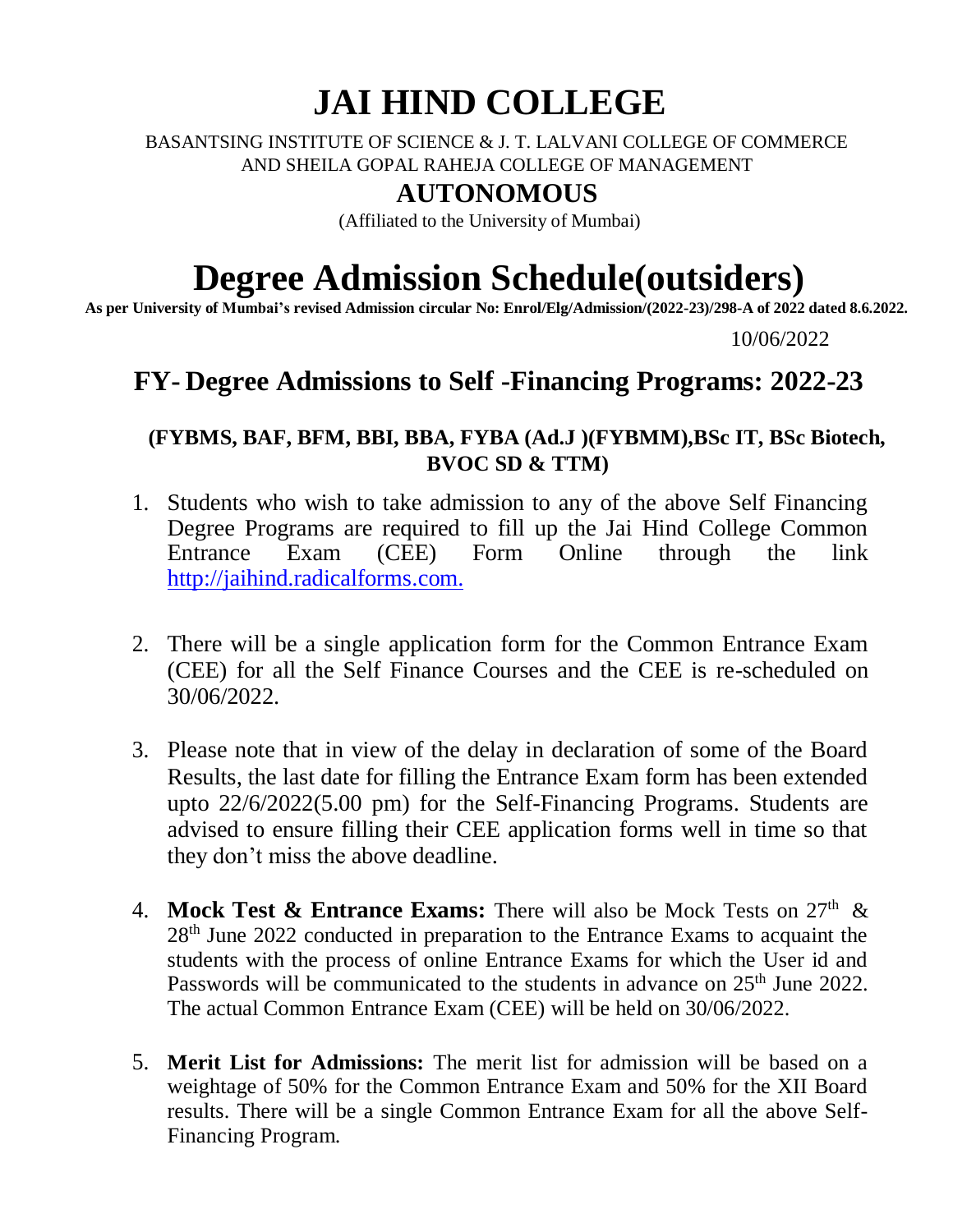- 6. **Charges for Common Entrance Exams:** The Charges for the Common Entrance Exam will be Ra 1000/-.
- **7. Pre-admission Registration on University Portal:**

All students applying to Jai Hind College for admission (for all Self-Financing Programs) for 2022 - 2023 are required to enroll on the University portal.

- 8. Click on the link below to register for **Pre-admission online registration with the** University (**mum.digitaluniversity.ac)** and obtain application / registration form number and fill in the University Registration form.
- 9. Students from Other Boards (CBSE, ISC, IB, Other State Boards etc), whose results for Std XII Board Exam are yet to be declared, should fill the University Pre-Registration form and on declaration of their results can **EDIT the University** form and fill in the marks and then upload the documents as required and submit the form online on the University Portal.
- 10. Students are required to select the right program Nomenclature on the University portal for the courses offered at Jai Hind College, Autonomous and fill up separate forms for each program.

| Sr.No        | List of Courses/<br><b>Programs</b> | <b>Option to Choose</b>                                                                                                                                            |
|--------------|-------------------------------------|--------------------------------------------------------------------------------------------------------------------------------------------------------------------|
| 1            | FYBA (Avd. J.)<br>(FYBMM)           | B.A. Multimedia and Mass Communication (Autonomous)<br>(with Credits) - Regular - CBCS - F.Y. B.A. in Multimedia<br>and Mass Communication Sem I (Faculty of Arts) |
| $\mathbf{2}$ | <b>FYBMS</b>                        | B.M.S. (Autonomous) (with Credits) - Regular - CBCS -<br>F.Y. B.M.S. (Autonomous) Sem I (Faculty of Commerce)                                                      |
| 3            | <b>FYBAF</b>                        | B.Com. (A.and F.)(Autonomous)(with Credits) - Regular -<br>CBCS - F.Y. B.Com. (A. and F.) (Autonomous) Sem I<br>(Faculty of Commerce)                              |
| 4            | <b>FYBFM</b>                        | B.Com. (F.M.)(Autonomous)(with Credits) - Regular -<br>CBCS - F.Y. B.Com. (F.M.)(Autonomous) Sem I (Faculty<br>of Commerce)                                        |

**List of the courses appearing on Mumbai University Portal**